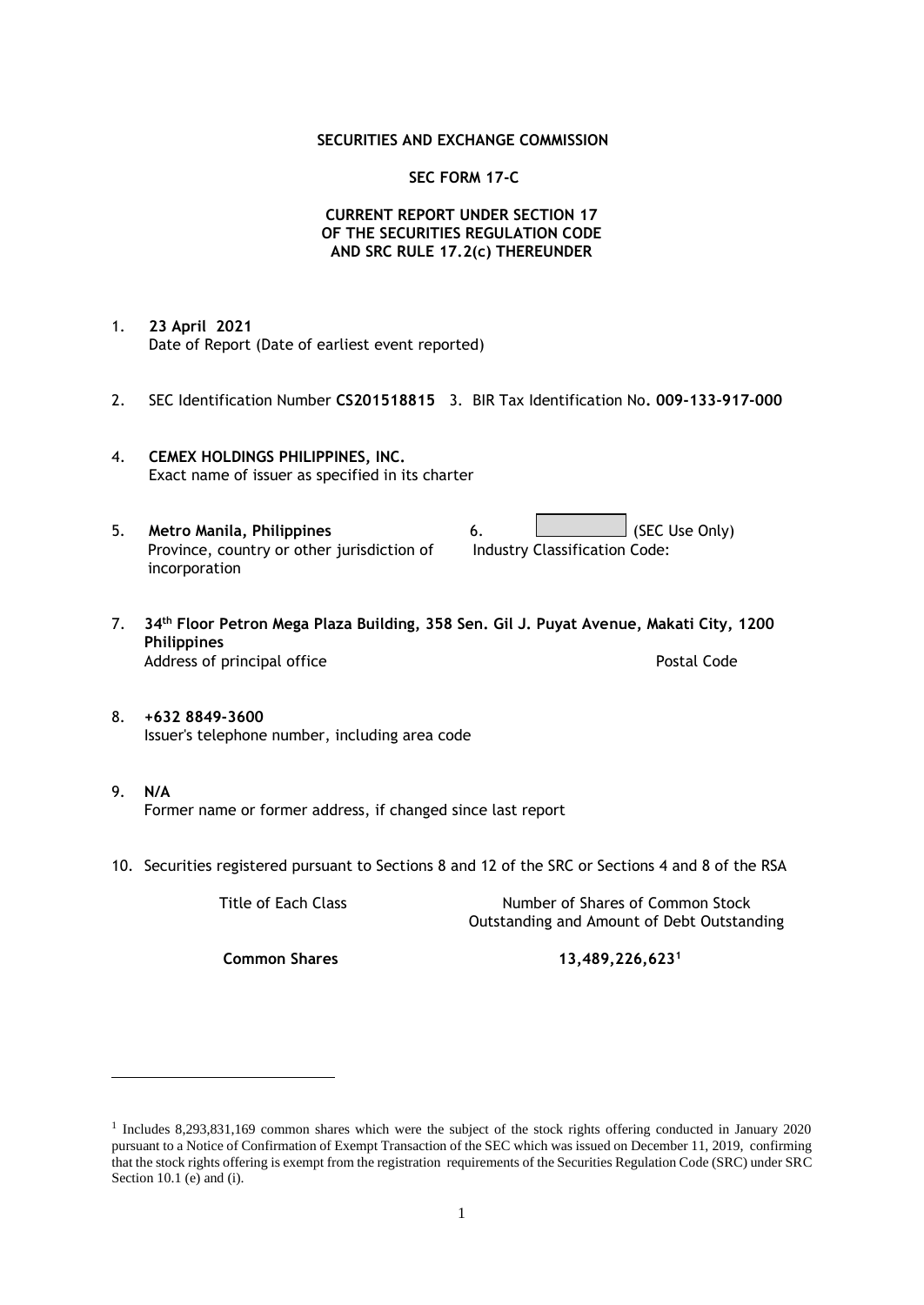11. Indicate the item numbers reported herein: **Item 9**

**CEMEX HOLDINGS PHILIPPINES, INC. ("CHP") will be presenting its 1 st Quarter 2021 results on Friday, April 30, 2021 10:00 AM GMT+08, by way of hosting a conference call and webcast presentation to discuss these results. The live presentation can be accessed at [www.cemexholdingsphilippines.com,](http://www.cemexholdingsphilippines.com/) or interested parties may access the audio-only conference call by connecting to a dial-in number.** 

**The attached Press Release dated 23 April 2021 contains further details.**

#### **SIGNATURES**

Pursuant to the requirements of the Securities Regulation Code, the issuer has duly caused this report to be signed on its behalf by the undersigned hereunto duly authorized.

**CEMEX HOLDINGS PHILIPPINES, INC. 23 April 2021 Issuer Community Community Community** Community Community Community Community Community Community Community Comm

annete sin de seu  **Jannette Virata Sevilla Compliance Officer**